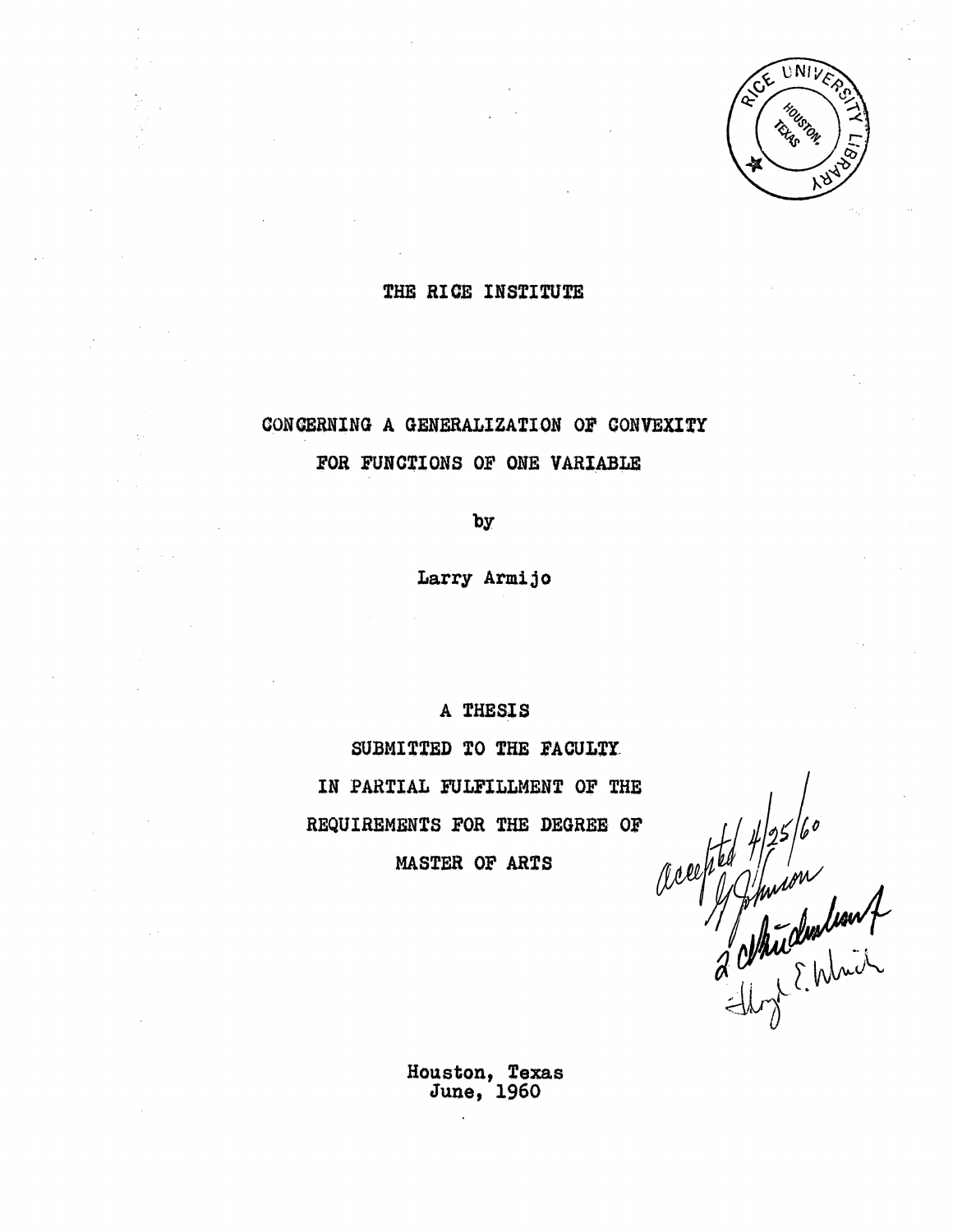**INTRODUCTION. A real-valued function y(x) defined on an open interval (a,b) is said to be convex on (a,b) if and only** if for arbitrary  $x_1$ ,  $x_2$ , with  $a < x_1 < x_2 < b$ ,  $y(x) < A + Bx$ 

 $x_1 \leq x \leq x_2$ , where A and B satisfy

$$
y_1 = A + Bx_1
$$
  

$$
y_2 = A + Bx_2
$$

**with**  $y^{}_{j} = y(x^{}_{j}),$   $j = 1, 2$ . Our purpose here is to generalize **this definition of convexity and to examine some of the impli cations of the more general definition. In what follows, all values of x which appear will be understood to be in the open interval (a,b). Accordingly, any statements made regarding the continuity and differentiability of the functions considered are made relative to (a,b).**

**PRELIMINARIES AND DEFINITIONS.** Let  $\phi_1(x)$ ,  $\phi_2(x) \in C$  and **such that the linear system**

near system  
\n(1) 
$$
y_1 = A\phi_1(x_1) + B\phi_2(x_1)
$$
  
\n $y_2 = A\phi_1(x_2) + B\phi_2(x_2)$ ,

**x**<sub>1</sub>  $\times$  **x**<sub>2</sub>, is solvable uniquely for A and B.

**Definition 1.**

$$
F(x_1, x_2) = \begin{vmatrix} \phi_1(x_1) & \phi_2(x_1) \\ \phi_1(x_2) & \phi_2(x_2) \end{vmatrix} .
$$

**Definition 2.**  $\phi_1$  and  $\phi_2$  are said to satisfy condition (A) if and only if  $F(x_1, x_2) > 0$  for arbitrary  $x_1 < x_2$ .

**Theorem 1. A necessary and sufficient condition that (1) be solvable uniquely for A and B is that (A) holds.**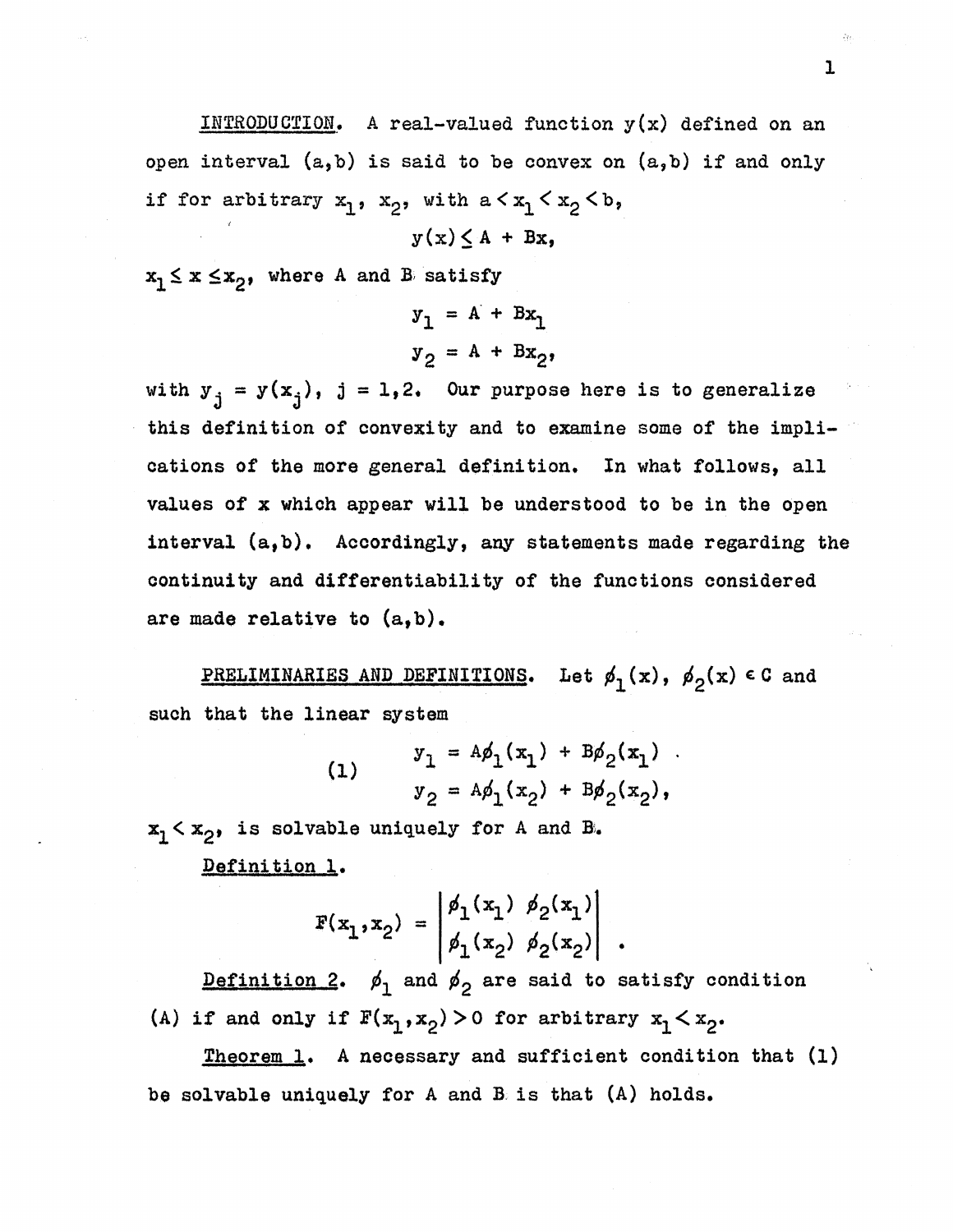**Proof** of **Necessity**. Let  $x_1^* \leq x_2^*$  be two particular points **in (a,b). Since (1) is solvable uniquely for <sup>A</sup> and B, either** (a)  $F(x_1^*, x_2^*) > 0$  or (b)  $F(x_1^*, x_2^*) < 0$ . If (b) holds, rename  $\phi_1$ and  $\phi_2$  so that  $F(x_1^*, x_2^*) > 0$ . Hence we can assume that (a) holds. Since  $F(x_1, x_2)$  is continuous and non-zero on the connected set **a<3c<sup>1</sup><x2<b, it cannot change sign there, for if it did, it would** have to take on the value zero. Hence  $F(x_1, x_2) > 0$  for **a< x-^ <x2<b.**

**The proof of sufficiency is immediate.**

 $\frac{\text{Theorem 2. If (A) holds, then $\phi_1$ and $\phi_2$ have no common}$ zero in  $(a,b)$  and  $\phi_j$ ,  $j=1,2$ , has at most one zero in  $(a,b)$ . **The proof of this theorem is immediate from Definition 2. Theorem 3.** If (A) holds and  $\phi_1$ ,  $\phi_2 \in C^1$ , then  $W(x) \ge 0$ , **where**

$$
W(x) = \begin{vmatrix} \phi_1(x) & \phi_2(x) \\ \phi'_1(x) & \phi'_2(x) \end{vmatrix}.
$$

Proof. Take  $x_2 > x$ .  $\phi_1(x)$   $\phi_2(x)$  $\phi_1(x_2) \phi_2(x_2)$  $\begin{array}{cc} \n\phi_1(x) & \phi_2(x) \\ \n\phi_1(x_2) - \phi_1(x) & \phi_2(x_2) - \phi_1(x) \n\end{array}$  $(x_2) - \phi_2(x)$  $\phi_1(x)$   $\phi_2(x)$  $=$   $(x_2 - x) \begin{vmatrix} \frac{\mu_1}{\mu_1} & \frac{\mu_2}{\mu_2} \\ \frac{\mu_1}{\mu_1} & \frac{\mu_2}{\mu_2} \end{vmatrix}$ **> 0.** where  $x < E_1 < x_2$  and  $x < E_2 < x_2$ . Since (A) holds,  $\phi_1(x) \quad \phi_2(x)$ Taking the limit as  $x_2 \rightarrow x$ ,  $\forall$   $(x) \ge 0$ .

**Theorem 4.** If (A) holds,  $\phi_1$ ,  $\phi_2 \in C^2$  and  $W(x_0) = 0$ , then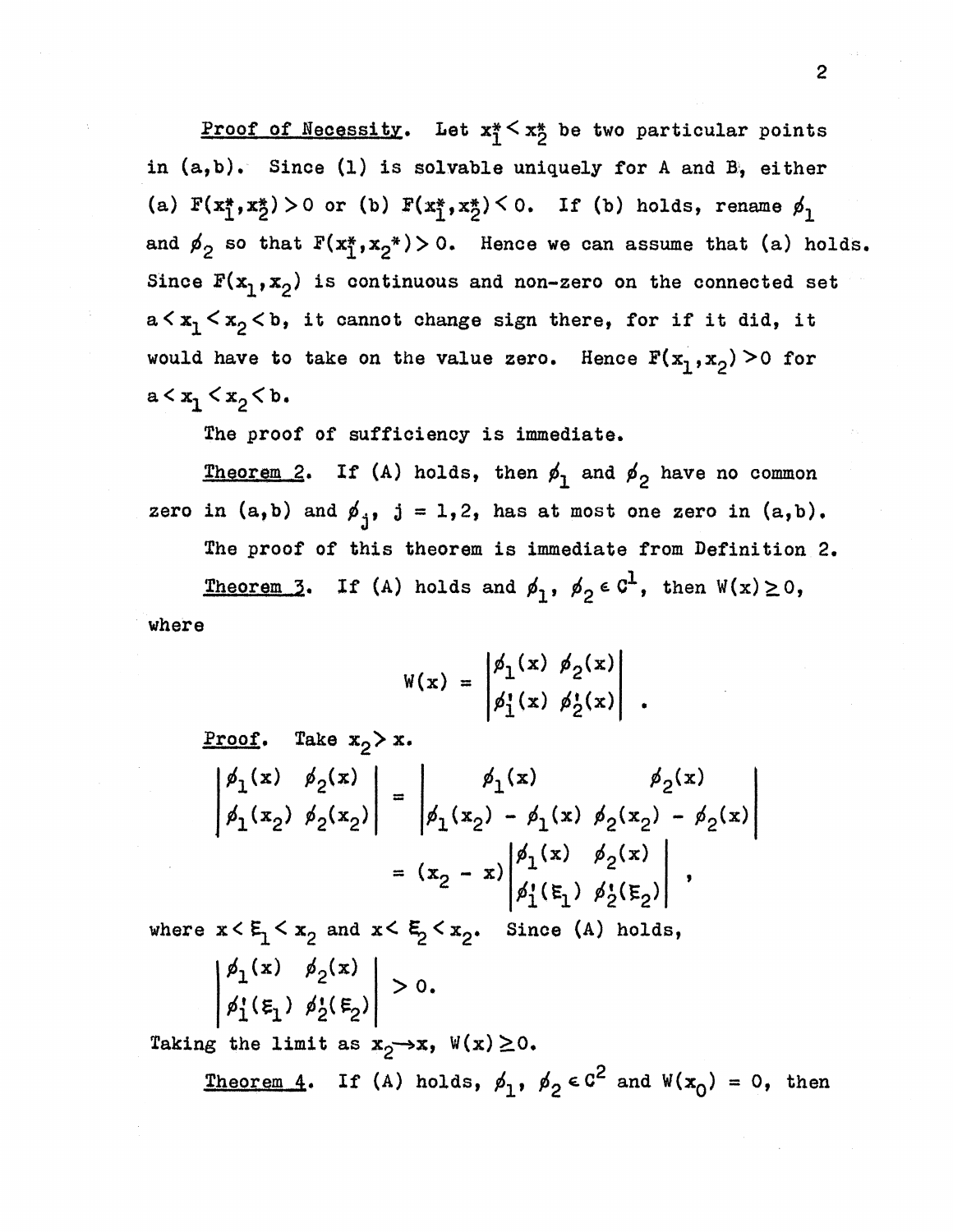$W'(x_0) = 0$  and  $W[\phi_1^*(x_0), \phi_2^*(x_0)] = 0$ , where  $W[\phi_1^*(x_0), \phi_2^*(x_0)]$ is the Wronskian of  $p'_1$  and  $p'_2$  evaluated at  $x_0$ .

**Proof.** Since  $\phi_1$ ,  $\phi_2 \in C^2$  then  $W(x) \in C^1$ . From Theorem 3,  $W(x) \ge 0$ . Hence if  $W(x_0) = 0$ , then  $W'(x_0) = 0$ .

$$
\begin{vmatrix} \beta_1(x_0) & \beta_2(x_0) & \beta_1(x_0) \\ \beta_1'(x_0) & \beta_2'(x_0) & \beta_1'(x_0) \\ \beta_1''(x_0) & \beta_2''(x_0) & \beta_1''(x_0) \end{vmatrix} = 0,
$$

**so that**

so that  
\n
$$
\begin{aligned}\n\phi_1(x_0) \Psi \left[ \phi_1^*(x_0), \phi_2^*(x_0) \right] &= \phi_1^*(x_0) \Psi^*(x_0) - \phi_1^*(x_0) \Psi(x_0) \\
&= 0,\n\end{aligned}
$$
\nwhich implies that 
$$
\Psi \left[ \phi_1^*(x_0), \phi_2^*(x_0) \right] = 0 \text{ if } \phi_1(x_0) \neq 0.
$$

 $0$  if  $\phi_1(x_0) \neq 0$ . Suppose  $\cancel{p}_1(x_0) = 0$ , then from Theorem 2,  $\cancel{p}_2(x_0) \neq 0$ . But  $\phi_2(x_0)W[\phi_1^{\prime}(x_0),\phi_2^{\prime}(x_0)] = \phi_2^{\prime}(x_0)W^{\prime}(x_0) - \phi_2^{\prime\prime}(x_0)W(x_0)$ **\* 0,**

which **again implies** that  $W\left[\phi_1^*(x_0), \phi_2^*(x_0)\right] = 0$ .

**Definition 3.** Let  $\phi_1$ ,  $\phi_2 \in C$  and satisfy (A) on  $(a,b)$ . **If**  $y(x)$  is a real-valued function defined on  $(a,b)$ , then  $y(x)$ **is said to be convex on (a,b) if and only if for arbitrary**  $x_1$ ,  $x_2$ , with  $a < x_1 < x_2 < b$ ,

$$
y(x) \leq A\phi_1(x) + B\phi_2(x),
$$

 $x_1 \leq x \leq x_2$ , where A and **E** satisfy

(2) 
$$
y_1 = A\phi_1(x_1) + B\phi_2(x_1)
$$

$$
y_2 = A\phi_1(x_2) + B\phi_2(x_2)
$$

**with**  $y_j = y(x_j)$ ,  $j = 1, 2$ .

**Hating Theorem 1, it is readily seen that this definition of convexity is a special case of a more general definition of**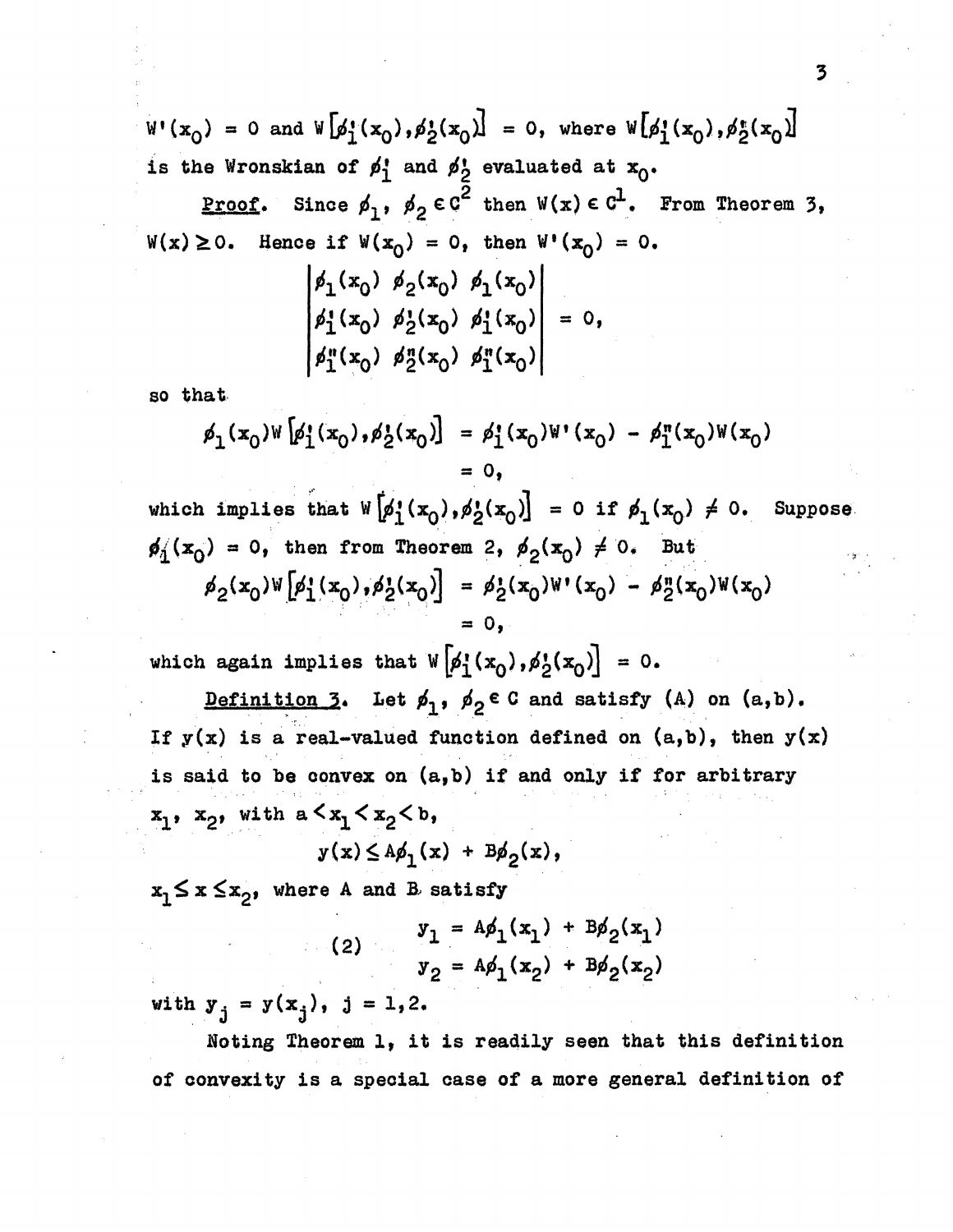convexity by  $E$ .  $F$ . Beckenbach  $\left[1\right]*$ .

**Solving (2) for A and B and performing a few simple alge braic manipulations we see that y(x) is convex if and only if**

$$
y(x) \leq \frac{F(x_1, x)}{F(x_1, x_2)} y(x_2) + \frac{F(x, x_2)}{F(x_1, x_2)} y(x_1),
$$

 $\mathbf{x}_1 \leq \mathbf{x} \leq \mathbf{x}_2$ . Since  $\mathbf{F}(\mathbf{x}_1, \mathbf{x}_2) > 0$ , we see that  $\mathbf{y}(\mathbf{x})$  is convex if **and only if**

| $\begin{vmatrix} \phi_1(x_1) & \phi_2(x_1) & y(x_1) \\ \phi_1(x) & \phi_2(x) & y(x) \\ \phi_1(x_2) & \phi_2(x_2) & y(x_2) \end{vmatrix} \ge 0,$ |  |
|-------------------------------------------------------------------------------------------------------------------------------------------------|--|

 $x_1 \leq x \leq x_2$ .

**Definition 4.** Let  $\phi_1$ ,  $\phi_2$   $\in$  C and satisfy (A) on (a,b). **If**  $y(x)$  is a real-valued function defined on  $(a, b)$ , then  $y(x)$ **is said to be convex on (a,b) if and only if for arbitrary**  $x_1, x_2, x_3, \text{ with } a \leq x_1 \leq x_2 \leq x_3 \leq b,$ 

$$
\begin{vmatrix}\n\lambda_1 & \lambda_2 & \lambda_3 & \lambda_4 \\
\lambda_1 & \lambda_2 & \lambda_3 & \lambda_4 \\
\lambda_1 & \lambda_2 & \lambda_2 & \lambda_3 \\
\lambda_2 & \lambda_2 & \lambda_2 & \lambda_3\n\end{vmatrix} \ge 0,
$$
\n
$$
\begin{vmatrix}\n\lambda_1 & \lambda_2 & \lambda_2 & \lambda_3 \\
\lambda_2 & \lambda_2 & \lambda_3 & \lambda_4 \\
\lambda_3 & \lambda_2 & \lambda_3 & \lambda_4\n\end{vmatrix} \ge 0.
$$

**From the preceding discussion, it is evident that Defini tions 2 and 4 are equivalent.**

An **immediate** consequence of Definition 4 is that if  $y_1(x)$ and  $y^2(x)$  are convex, then  $y^1(x) + y^2(x)$  is convex.

**The above definition of convexity is a generalization of the chordal definition of ordinary convexity. We will now relate the generalized definition to the support and operator aspects of ordinary convexity.**

**\*flumbers in brackets refer to the bibliography at the end of this paper.**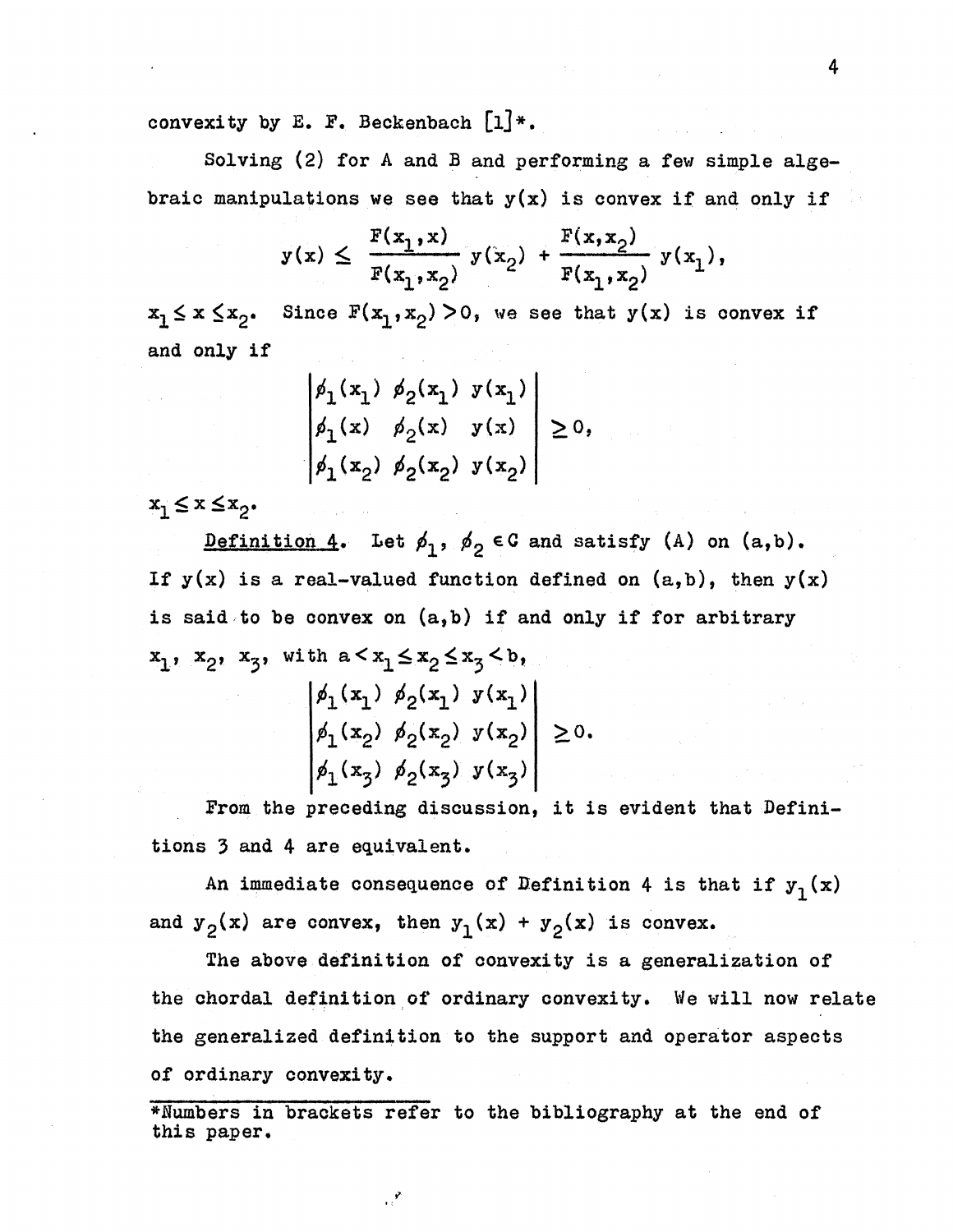## **PRINCIPAL THEOREMS.**

**Theorem I.** Let  $\phi_1$ ,  $\phi_2$ ,  $y \in C^1$  and let (A) hold. A neces**sary** and sufficient condition that  $y(x)$  be convex is that for<br> **arbitrary**  $x_1$ ,  $x_2$ ,<br>  $\begin{bmatrix} \beta_1(x_1) & \beta_2(x_1) & y(x_1) \\ \beta_1(x_2) & \beta_2(x_2) & y(x_2) \\ \beta_2(x_1) & \beta_1(x_2) & y(x_1) \end{bmatrix} \ge 0.$ **arbitrary x^, x2»**

$$
\begin{vmatrix} \n\phi_1(x_1) & \phi_2(x_1) & y(x_1) \\
\n\phi_1(x_2) & \phi_2(x_2) & y(x_2) \\
\n\phi_1'(x_2) & \phi_2'(x_2) & y'(x_2)\n\end{vmatrix} \geq 0.
$$

Proof of **Necessity**.

Case 1. 
$$
x_1 < x_2
$$
. Choose  $x_3 > x_2$ , then  
\n
$$
\begin{vmatrix}\n\phi_1(x_1) & \phi_2(x_1) & y(x_1) \\
\phi_1(x_2) & \phi_2(x_2) & y(x_2) \\
\phi_1(x_3) & \phi_2(x_3) & y(x_3)\n\end{vmatrix} =
$$
\n
$$
\begin{vmatrix}\n\phi_1(x_1) & \phi_2(x_1) & y(x_1) \\
\phi_1(x_2) & \phi_2(x_2) & y(x_2) \\
\phi_1(x_3) - \phi_1(x_2) & \phi_2(x_3) - \phi_2(x_2) & y(x_3) - y(x_2)\n\end{vmatrix} =
$$
\n
$$
(x_3 - x_2) \begin{vmatrix}\n\phi_1(x_1) & \phi_2(x_1) & y(x_1) \\
\phi_1(x_2) & \phi_2(x_2) & y(x_2) \\
\phi_1(x_1) & \phi_2(x_2) & y(x_2)\n\end{vmatrix},
$$

**where**  $x_2 < \xi_j < x_3$ ,  $j = 1,2,3$ . Since  $y(x)$  is convex,

$$
\begin{vmatrix} \n\phi_1(x_1) & \phi_2(x_1) & y(x_1) \\
\phi_1(x_2) & \phi_2(x_2) & y(x_2) \\
\phi_1'(\epsilon_1) & \phi_2'(\epsilon_2) & y'(\epsilon_3) \n\end{vmatrix} \geq 0.
$$

Taking the limit as  $x_3$   $x_2$ , we obtain,

$$
\begin{vmatrix} \n\phi_1(x_1) & \phi_2(x_1) & y(x_1) \\
\ng_1(x_2) & \phi_2(x_2) & y(x_2) \\
\ng_1'(x_2) & \phi_2'(x_2) & y'(x_2)\n\end{vmatrix} \geq 0.
$$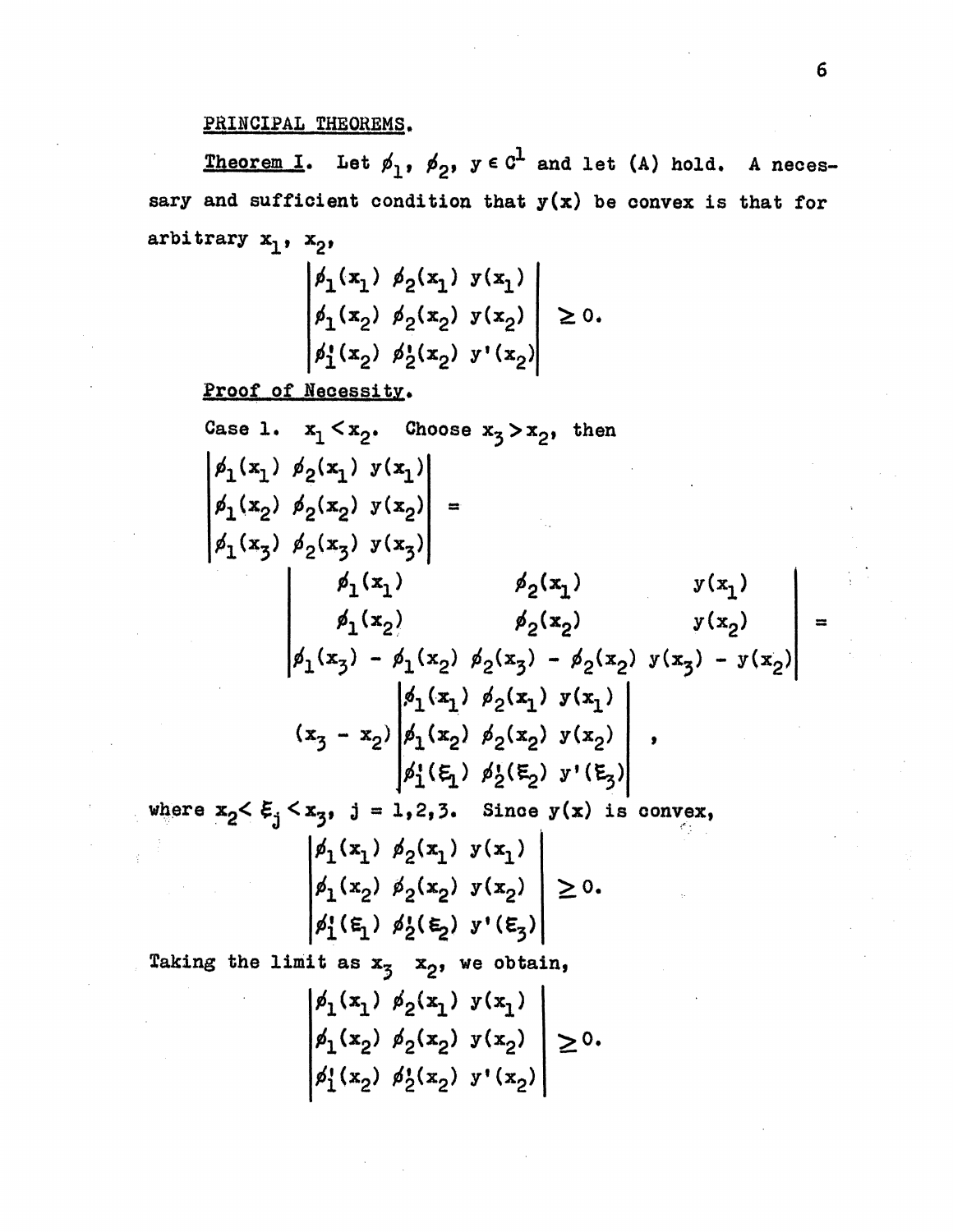Case 2. 
$$
x_1 > x_2
$$
. Choose  $x_3 < x_2$ , then  
\n
$$
\begin{vmatrix} \n\phi_1(x_3) & \phi_2(x_3) & y(x_3) \\
\n\phi_1(x_2) & \phi_2(x_2) & y(x_2) \\
\n\phi_1(x_1) & \phi_2(x_1) & y(x_1)\n\end{vmatrix} = (x_3 - x_2) \begin{vmatrix} \n\phi_1'(\epsilon_1) & \phi_2'(\epsilon_2) & y'(\epsilon_3) \\
\n\phi_1(x_2) & \phi_2(x_2) & y(x_2) \\
\n\phi_1(x_1) & \phi_2(x_1) & y(x_1)\n\end{vmatrix}
$$
\nwhere  $x_3 < \epsilon_3 < x_2$ ,  $\delta_2(z_2)$   $y'(\epsilon_3)$   
\n
$$
\begin{vmatrix} \n\phi_1'(\epsilon_1) & \phi_2'(\epsilon_2) & y'(\epsilon_3) \\
\n\phi_1(x_2) & \phi_2(x_2) & y(x_2) \\
\n\phi_1(x_1) & \phi_2(x_1) & y(x_1)\n\end{vmatrix} \leq 0,
$$

**so that.**

$$
\begin{vmatrix} \n\phi_1(x_1) & \phi_2(x_1) & y(x_1) \\
\n\phi_1(x_2) & \phi_2(x_2) & y(x_2) \\
\ng_1'(\xi_1) & \phi_2'(\xi_2) & y'(\xi_2)\n\end{vmatrix} \geq 0.
$$
\nTaking the limit as  $x_3 \rightarrow x_2$ , we obtain,

$$
\begin{array}{c|c|c|c} \n\phi_1(x_1) & \phi_2(x_1) & y(x_1) & \\
\phi_1(x_2) & \phi_2(x_2) & y(x_2) & \\
\phi_1'(x_2) & \phi_2'(x_2) & y'(x_2) & \\
\end{array} \bigg| \geq 0,
$$

**which completes the proof of necessity.**

**Proof of Sufficiency. We wish to show that for arbitrary**  $\mathbf{x}_1, \mathbf{x}_2, \mathbf{x}_3, \text{ with } \mathbf{x}_1 < \mathbf{x}_2 < \mathbf{x}_3,$  $\phi_1(x_1)$   $\phi_2(x_1)$   $y(x_1)$  $\oint_{1}(x_{2})$   $\oint_{2}(x_{2})$   $y(x_{2})$   $\geq 0$ .  $\phi_1(x_3)$   $\phi_2(x_4)$  $(x_3)$   $y(x_3)$ **Wow for any te(a,b) we are given that,**

| $\begin{vmatrix} \beta_1(x_1) & \beta_2(x_1) & y(x_1) \\ \beta_1(t) & \beta_2(t) & y(t) \end{vmatrix} \ge 0,$ |  |
|---------------------------------------------------------------------------------------------------------------|--|
| $\left  \phi_1^{\prime}(t) \quad \phi_2^{\prime}(t) \quad y^{\prime}(t) \right $                              |  |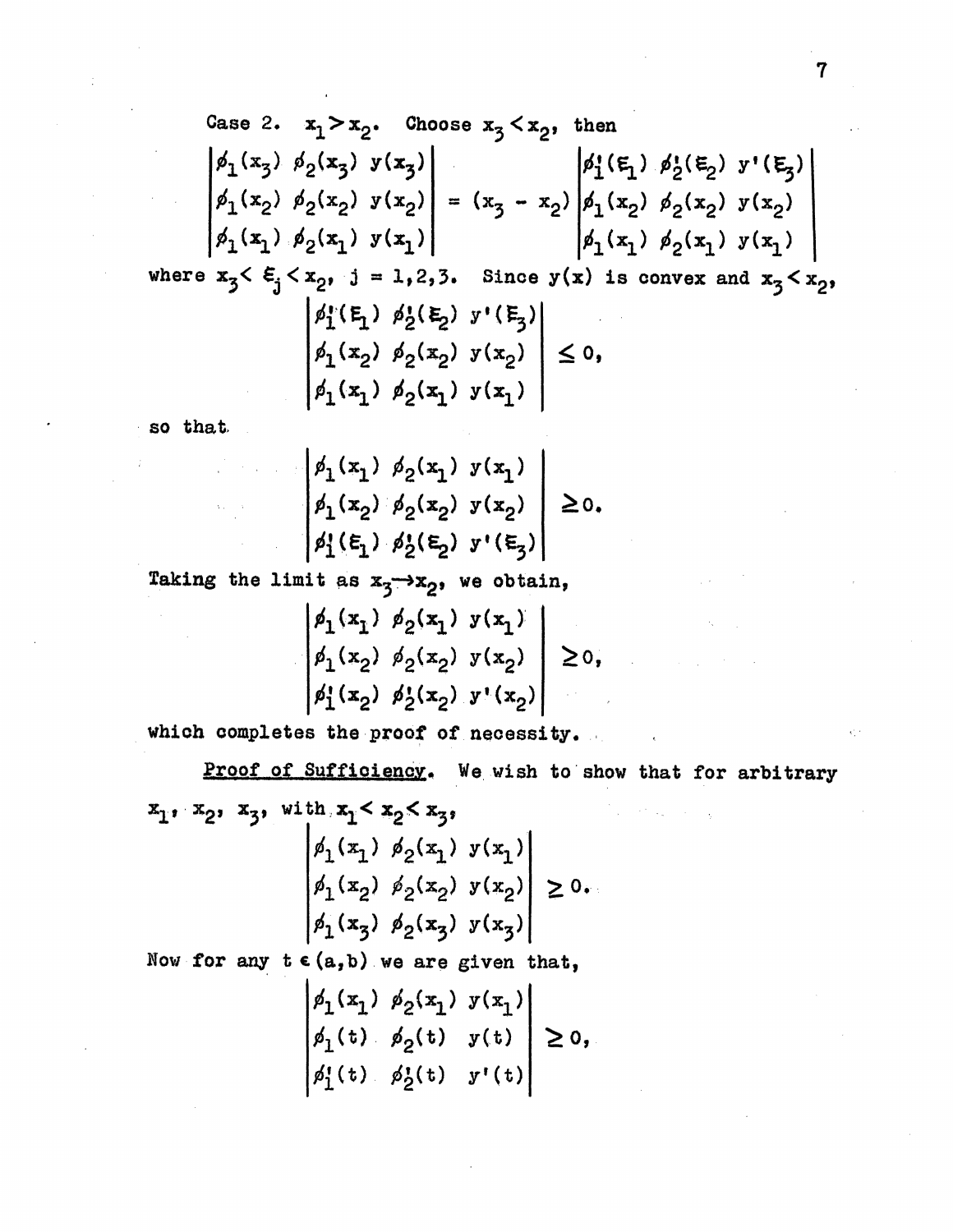which can be written,

$$
y'(t)F(x_1, t) - y(t)F'(x_1, t) + y(x_1)W(t) \ge 0,
$$

where the prime denotes differentiation with respect to t.

If 
$$
t \neq x_1
$$
, then  
\n
$$
\frac{y'(t)F(x_1, t) - y(t)F'(x_1, t)}{F^2(x_1, t)} \ge -y(x_1)\frac{W(t)}{F^2(x_1, t)},
$$

that is,

$$
\frac{d}{dt}\left[\frac{y(t)}{F(x_1,t)}\right] \geq -y(x_1)\frac{W(t)}{F^2(x_1,t)},
$$

so that

$$
\frac{y(x_3)}{F(x_1, x_3)} - \frac{y(x_2)}{F(x_1, x_2)} \ge -y(x_1) \int_{x_2}^{x_3} \frac{y(t)}{F^2(x_1, t)} dt.
$$

But if  $x > x<sub>1</sub>$ ,

$$
\int_{x_2}^{x} \frac{W(t)}{r^2(x_1, t)} dt = \frac{F(x_2, x)}{F(x_1, x)F(x_1, x_2)}
$$

which is easily proved by differentiation. Hence

$$
\int_{x_2}^{x_3} \frac{W(t)}{r^2(x_1, t)} dt = \frac{F(x_2, x_3)}{F(x_1, x_3)F(x_1, x_2)},
$$

so that

$$
\frac{y(x_3)}{F(x_1, x_3)} - \frac{y(x_2)}{F(x_1, x_2)} \ge -y(x_1) \frac{F(x_2, x_3)}{F(x_1, x_3)F(x_1, x_2)}
$$

Since  $F(x_1, x_2) > 0$  and  $F(x_1, x_3) > 0$  by **(A)**, we have

$$
\begin{vmatrix} \n\phi_1(x_1) & \phi_2(x_1) & y(x_1) \\
\n\phi_1(x_2) & \phi_2(x_2) & y(x_2) \\
\n\phi_1(x_3) & \phi_2(x_3) & y(x_3) \n\end{vmatrix} \geq 0,
$$

**which completes the proof of sufficiency.**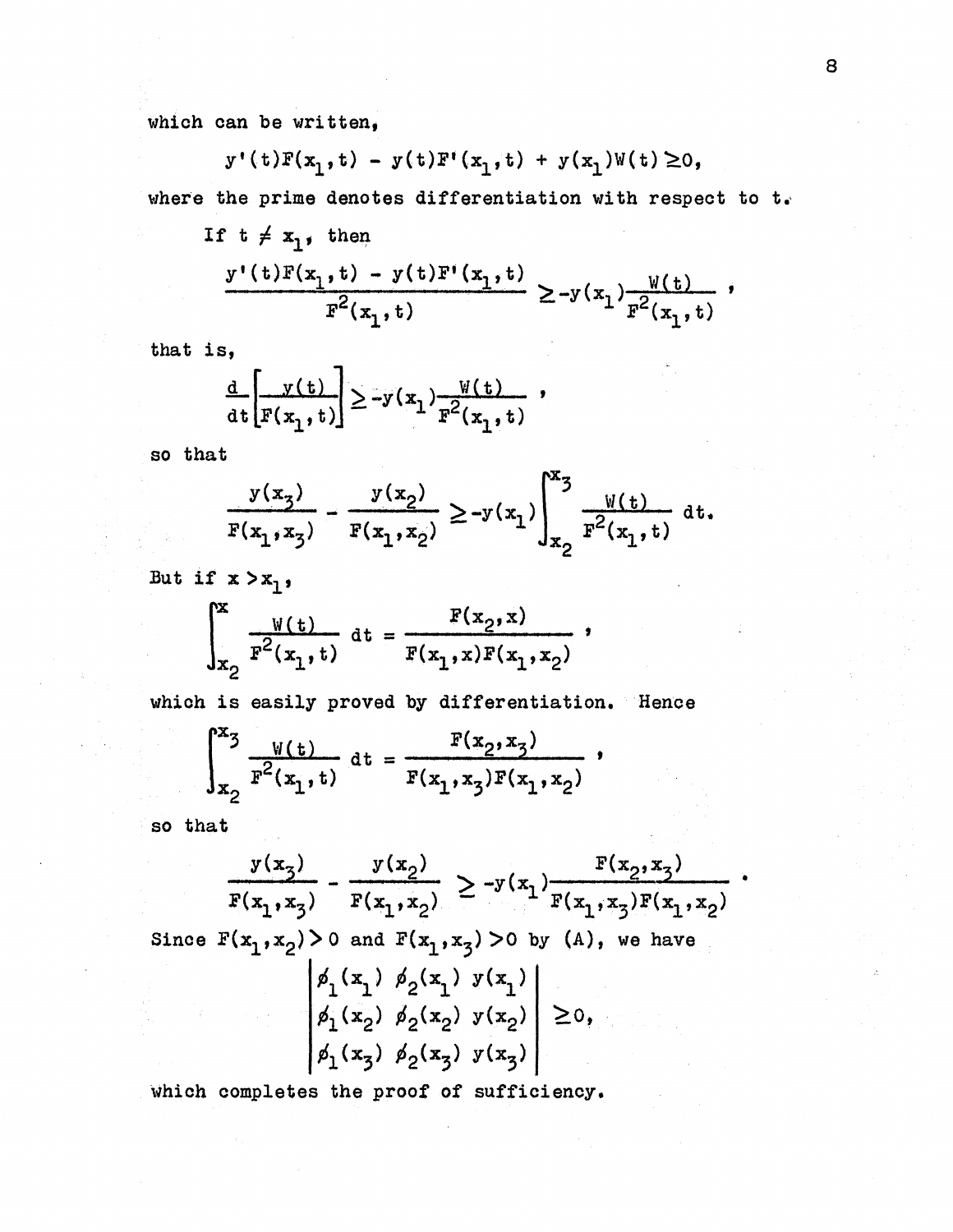**We note that if W(XQ)>**0**, the condition**

$$
\begin{vmatrix} \n\phi_1(x) & \phi_2(x) & y(x) \\
\phi_1(x_0) & \phi_2(x_0) & y(x_0) \\
\phi_1^*(x_0) & \phi_2^*(x_0) & y^*(x_0)\n\end{vmatrix} \geq 0,
$$

**for arbitrary x, is equivalent to the statement that**

$$
y(x) \ge A \phi_1(x) + B \phi_2(x)
$$

**where <sup>A</sup> and <sup>B</sup> satisfy**

$$
y_0 = A\phi_1(x_0) + B\phi_2(x_0)
$$
  

$$
y_0^* = A\phi_1^*(x_0) + B\phi_2^*(x_0),
$$

**with**  $y^0 = y(x^0)$ ,  $y^1 = y^1(x^0)$ ; i.e. the curve  $y(x)$  lies always above or on the curve  $A\phi_1(x) + B\phi_2(x)$  tangent to  $y(x)$  at  $x_0$ .

**Theorem II.** Let  $\phi_1$ ,  $\phi_2$ ,  $y \in C^2$  and let (A) hold. Presume **also that W(x**)>0 **throughout (a,b). <sup>A</sup> necessary and sufficient condition that y(x) be convex is that**

$$
\begin{vmatrix} \n\phi_1(x) & \phi_2(x) & y(x) \\
\phi'_1(x) & \phi'_2(x) & y'(x) \\
\phi''_1(x) & \phi''_2(x) & y''(x) \n\end{vmatrix} \geq 0.
$$

**Proof of Necessity. Take x^ > x. Prom Theorem I we have**

$$
\begin{vmatrix} \n\phi_1(x) & \phi_2(x) & y(x) \\
\phi_1(x_1) & \phi_2(x_1) & y(x_1) \\
\phi'_1(x_1) & \phi'_2(x_1) & y'(x_1) \\
\phi'_1(x_1) & \phi'_2(x_1) & y'(x_1)\n\end{vmatrix} \ge 0 \text{ and } \begin{vmatrix} \n\phi_1(x_1) & \phi_2(x_1) & y(x_1) \\
\phi_1(x) & \phi_2(x) & y(x) \\
\phi'_1(x) & \phi'_2(x) & y'(x)\n\end{vmatrix} \ge 0.
$$

**Hence,**

$$
\begin{vmatrix} \phi_1(x) & \phi_2(x) & y(x) \\ \phi_1(x_1) & \phi_2(x_1) & y(x_1) \\ \phi_1'(x) & \phi_2'(x) & y'(x) \end{vmatrix} \leq 0,
$$

**so that**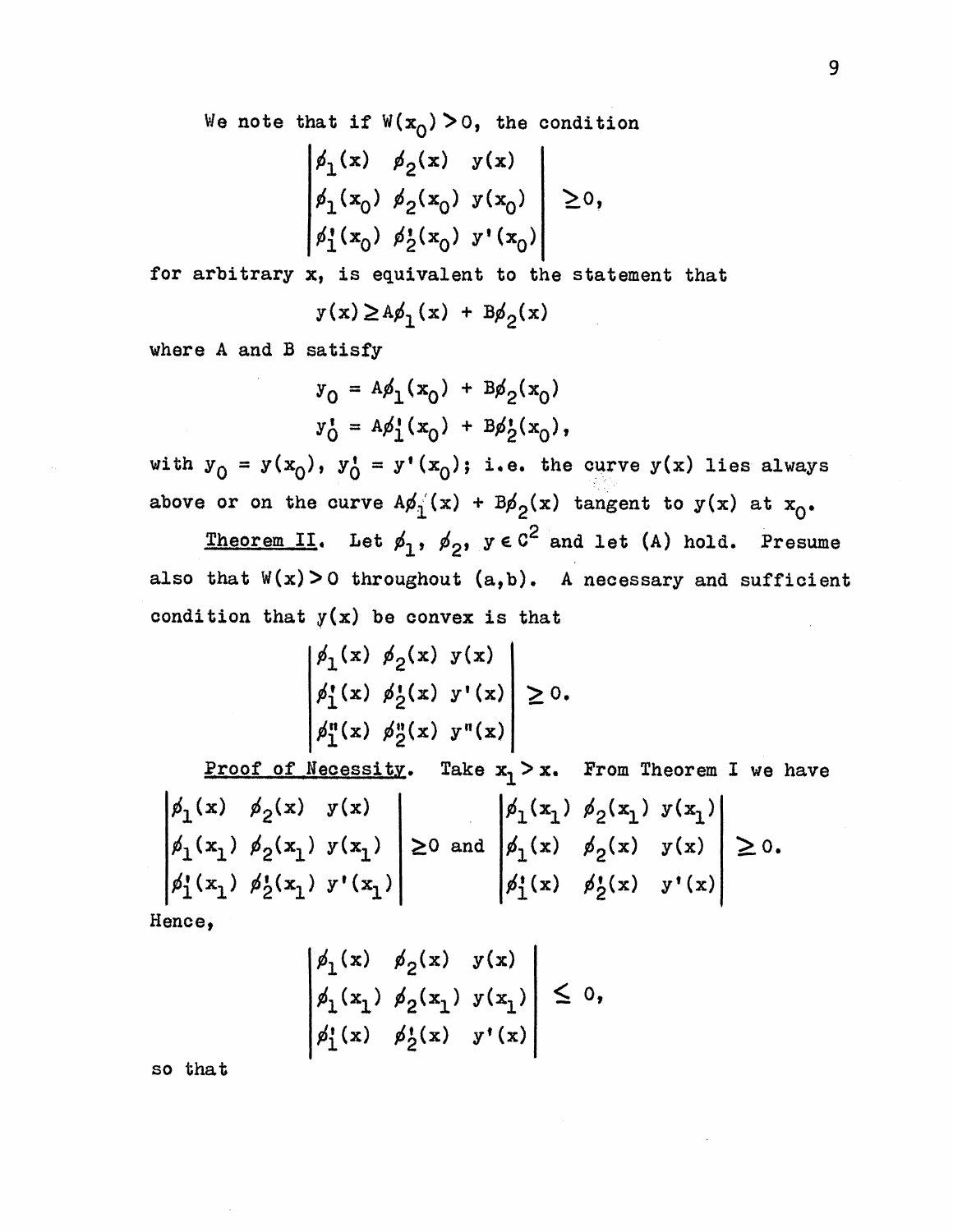$$
\begin{vmatrix}\n\phi_1(x) & \phi_2(x) & y(x) \\
\phi_1(x_1) & \phi_2(x_1) & y(x_1) \\
\phi'_1(x_1) & \phi'_2(x_1) & y'(x_1)\n\end{vmatrix} - \begin{vmatrix}\n\phi_1(x) & \phi_2(x) & y(x) \\
\phi_1(x) & \phi_2(x_1) & y(x_1) \\
\phi'_1(x) & \phi'_2(x) & y'(x)\n\end{vmatrix} = \begin{vmatrix}\n\phi_1(x) & \phi_2(x) & y(x) \\
\phi'_1(x) & \phi'_2(x) & y'(x)\n\end{vmatrix}
$$
\n
$$
\begin{vmatrix}\n\phi_1(x) & \phi_2(x) & y(x) \\
\phi'_1(x) & \phi'_2(x) & y'(x_1) & y(x_1)\n\end{vmatrix} \ge 0.
$$

 $\ddot{\phantom{a}}$ 

But

 $\mathbb{R}^2$ 

 $\frac{1}{2}$ 

 $\frac{1}{2}$ 

But  
\n
$$
\begin{vmatrix}\n\beta_1(x) & \beta_2(x) & y(x) \\
\beta_1(x_1) & \beta_2(x_1) & y(x_1) \\
\beta_1'(x_1) - \beta_1'(x) & \beta_2'(x_1) - \beta_2'(x) & y'(x_1) - y'(x) \\
\beta_1(x) & \beta_2(x) & y(x) \\
\beta_1(x_1) - \beta_1(x) & \beta_2(x_1) - \beta_2(x) & y(x_1) - y'(x) \\
\beta_1'(x_1) - \beta_1'(x) & \beta_2'(x_1) - \beta_2'(x) & y'(x_1) - y'(x)\n\end{vmatrix} = \begin{vmatrix}\n\beta_1(x) & \beta_2(x) & y(x) \\
\beta_1'(x) & \beta_2(x) & y(x) \\
\beta_1'(x) & \beta_2'(x) & y'(x) \\
\beta_1'(x) & \beta_2'(x) & y'(x) \\
\beta_1'(x) & \beta_2'(x) & y'(x)\n\end{vmatrix}
$$
\nwhere  $x < E_j < x_1$ ,  $x < E_j < x_1$ ,  $j = 1, 2, 3$ . Therefore,  
\n
$$
\begin{vmatrix}\n\beta_1(x) & \beta_2(x) & y(x) \\
\beta_1'(x) & \beta_2'(x) & y'(x) \\
\beta_1'(x) & \beta_2'(x) & y'(x) \\
\beta_1'(x) & \beta_2'(x) & y'(x) \\
\beta_1'(x) & \beta_2(x) & y'(x)\n\end{vmatrix} \ge 0.
$$
\nTaking the limit as  $x_1 \rightarrow x$ , we obtain  
\n
$$
\begin{vmatrix}\n\beta_1(x) & \beta_2(x) & y'(x) \\
\beta_1'(x) & \beta_2'(x) & y'(x) \\
\beta_1'(x) & \beta_2'(x) & y'(x)\n\end{vmatrix} \ge 0.
$$
\nProof of sufficient equations. Take arbitrary  $x_1$ ,  $x_2$ ,  $x_3$ ,

 $x_1 < x_2 < x_3$ . We can write,

**10**

with

 $\hat{\mathcal{P}}$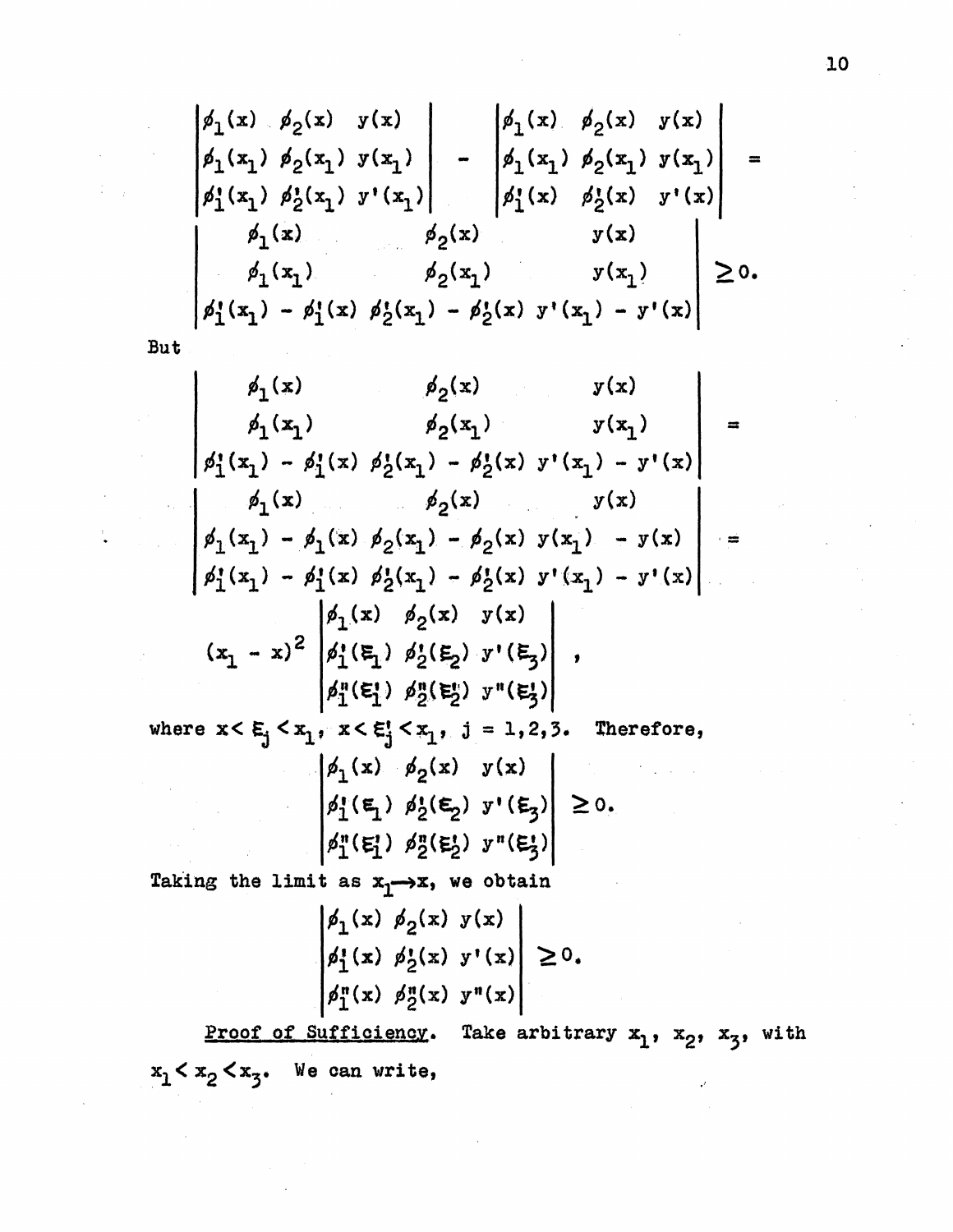where  $g(x) \in C$  and  $g(x) \ge 0$ . Since  $W(x) > 0$ , we see that  $\ddot{y}''(x) - \frac{W'(x)}{W(x)} \ddot{y}''(x) + \frac{W(\phi_1', \phi_2')}{W(x)} y(x) = \frac{g(x)}{W(x)},$ 

which implies that

$$
y(x) = \int_{x_0}^{x} \frac{\phi_1(t) \phi_2(x) - \phi_1(x) \phi_2(t)}{w^2(t)} g(t) dt
$$
  
+  $C_1 \phi_1(x) + C_2 \phi_2(x)$ ,

which may be written

be written  

$$
y(x) = \int_{x_0}^{x} \frac{F(t, x)}{w^2(t)} g(t) dt + C_1 \phi_1(x) + C_2 \phi_2(x),
$$

where  $C_1$  and  $C_2$  are constants of integration.

It is sufficient to show that

$$
\begin{aligned}\n\phi_1(x_1) & \phi_2(x_1) & \mathcal{G}(x_1) \\
\phi_1(x_2) & \phi_2(x_2) & \mathcal{G}(x_2) \\
\phi_1(x_3) & \phi_2(x_3) & \mathcal{G}(x_3)\n\end{aligned}\n\ge 0,
$$

where

$$
G(x) = \int_{x_0}^{x} \frac{F(t, x)}{g(t)} g(t) dt.
$$

We observe that

$$
\begin{vmatrix} \n\phi_1(x_1) & \phi_2(x_1) & G(x_1) \\ \n\phi_1(x_2) & \phi_2(x_2) & G(x_2) \\ \n\phi_1(x_3) & \phi_2(x_3) & G(x_3) \n\end{vmatrix} = \n\begin{vmatrix} x_1 & \frac{F(t, x_1)F(x_2, x_3)}{F(t)} & \frac{F(t, x_1)F(x_2, x_3)}{F(t)} & \frac{F(t, x_2)F(x_1, x_3)}{F(t)} & \frac{F(t, x_2)F(x_1, x_3)}{F(t)} & \frac{F(t, x_2)F(x_1, x_3)}{F(t)} & \frac{F(t, x_2)F(x_1, x_3)}{F(t)} & \frac{F(t, x_2)F(x_1, x_3)}{F(t)} & \frac{F(t, x_2)F(x_1, x_3)}{F(t)} & \frac{F(t, x_2)F(x_1, x_3)}{F(t)} & \frac{F(t, x_2)F(x_1, x_3)}{F(t)} & \frac{F(t, x_2)F(x_1, x_3)}{F(t)} & \frac{F(t, x_2)F(x_1, x_3)}{F(t)} & \frac{F(t, x_2)F(x_1, x_3)}{F(t)} & \frac{F(t, x_2)F(x_2, x_3)}{F(t)} & \frac{F(t, x_2)F(x_2, x_3)}{F(t)} & \frac{F(t, x_2)F(x_2, x_3)}{F(t)} & \frac{F(t, x_2)F(x_2, x_3)}{F(t)} & \frac{F(t, x_2)F(x_2, x_3)}{F(t)} & \frac{F(t, x_2)F(x_1, x_3)}{F(t)} & \frac{F(t, x_2)F(x_1, x_3)}{F(t)} & \frac{F(t, x_2)F(x_1, x_3)}{F(t)} & \frac{F(t, x_2)F(x_1, x_3)}{F(t)} & \frac{F(t, x_2)F(x_1, x_3)}{F(t)} & \frac{F(t, x_2)F(x_1, x_3)}{F(t)} & \frac{F(t, x_2)F(x_1, x_3
$$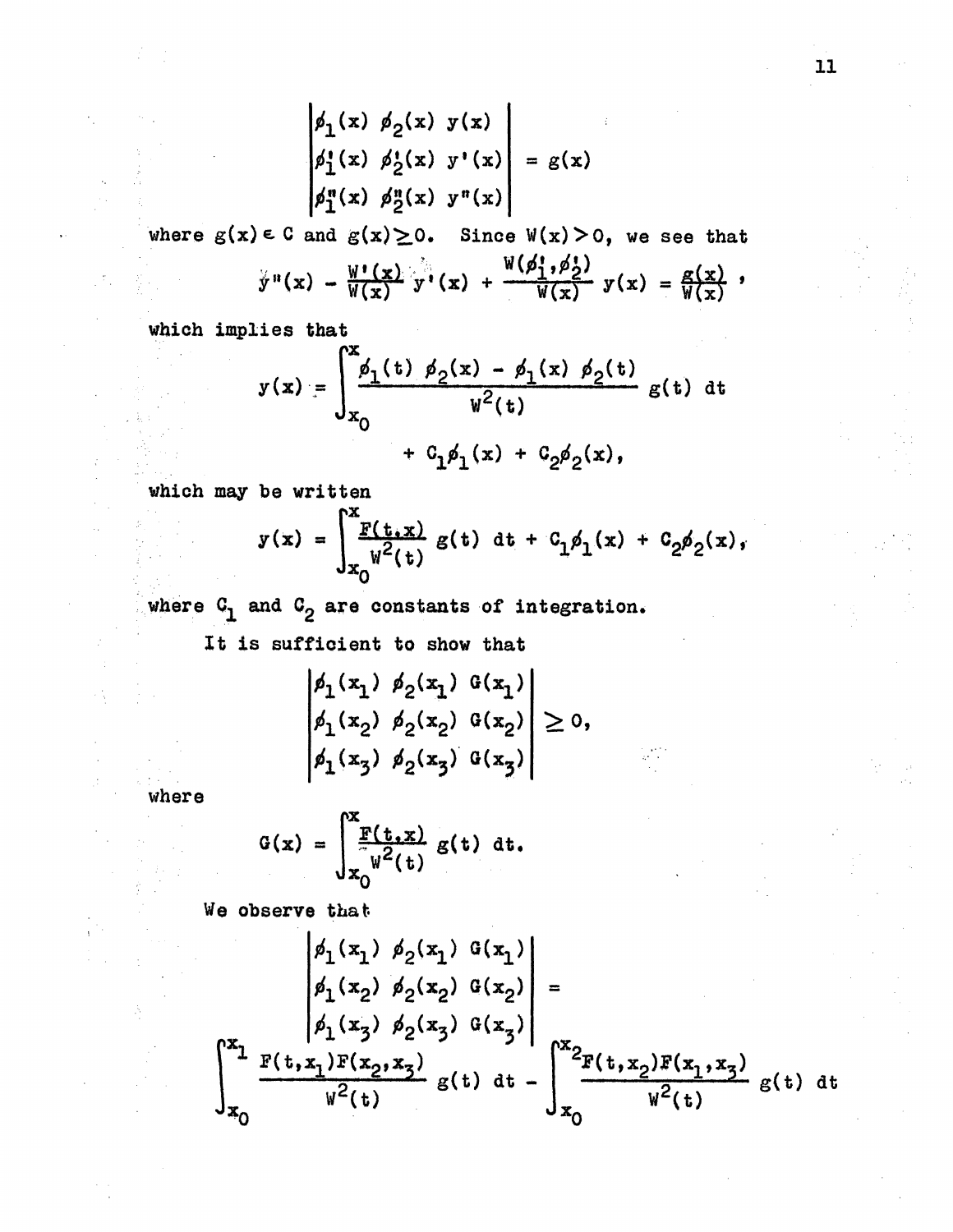$$
+\int_{x_0}^{x_3} \frac{F(t,x_3)F(x_1,x_2)}{w^2(t)} g(t) dt =
$$
\n
$$
\int_{x_0}^{x_1} \frac{F(t,x_1)F(x_2,x_3) - F(t,x_2)F(x_1,x_3) + F(t,x_3)F(x_1,x_2)}{w^2(t)} g(t) dt
$$
\n
$$
+\int_{x_1}^{x_2} \frac{F(t,x_3)F(x_1,x_2) - F(t,x_2)F(x_1,x_3)}{w^2(t)} g(t) dt
$$
\n
$$
+\int_{x_2}^{x_3} \frac{F(t,x_3)F(x_1,x_2)}{w^2(t)} g(t) dt =
$$
\n
$$
\int_{x_1}^{x_2} \frac{F(x_1,t)F(x_2,x_3)}{w^2(t)} g(t) dt + \int_{x_2}^{x_3} \frac{F(t,x_3)F(x_1,x_2)}{w^2(t)} g(t) dt,
$$
\n
$$
=
$$
\nfrom Definition 1, we see that

**since from Definition 1, we see that**

 $F(t, x_3)F(x_1, x_2) - F(t, x_2)F(x_1, x_3) = F(x_1, t)F(x_2, x_3)$ 

**so that**

$$
F(t,x_1)F(x_2,x_3) - F(t,x_2)F(x_1,x_3) + F(t,x_3)F(x_1,x_2) = F(t,x_1)F(x_2,x_3) + F(x_1,t)F(x_2,x_3) = 0.
$$
  
From (A) we see immediately that

| $\left  \begin{array}{cc} \n\phi_1(x_1) & \phi_2(x_1) & G(x_1) \n\end{array} \right $      |  |  |
|--------------------------------------------------------------------------------------------|--|--|
| $\left  \phi_1(x_2) \phi_2(x_2) \mathbb{G}(x_2) \right  \geq 0.$                           |  |  |
| $\left  \begin{array}{cc} \n\phi_1(x_3) & \phi_2(x_3) & \theta(x_3) \n\end{array} \right $ |  |  |

**The preceding theorem is a special case of a more general theorem proved by M. M. Peixoto Ta] , but the analysis used here is considerably simpler and more direct.**

 $\frac{\text{Theorem III.}}{\text{Lil.}}$  Let  $\phi_1$ ,  $\phi_2$ ,  $y \in C^2$  and let (A) hold. Presume **also that W(x)>0 throughout (a,b). A necessary and sufficient**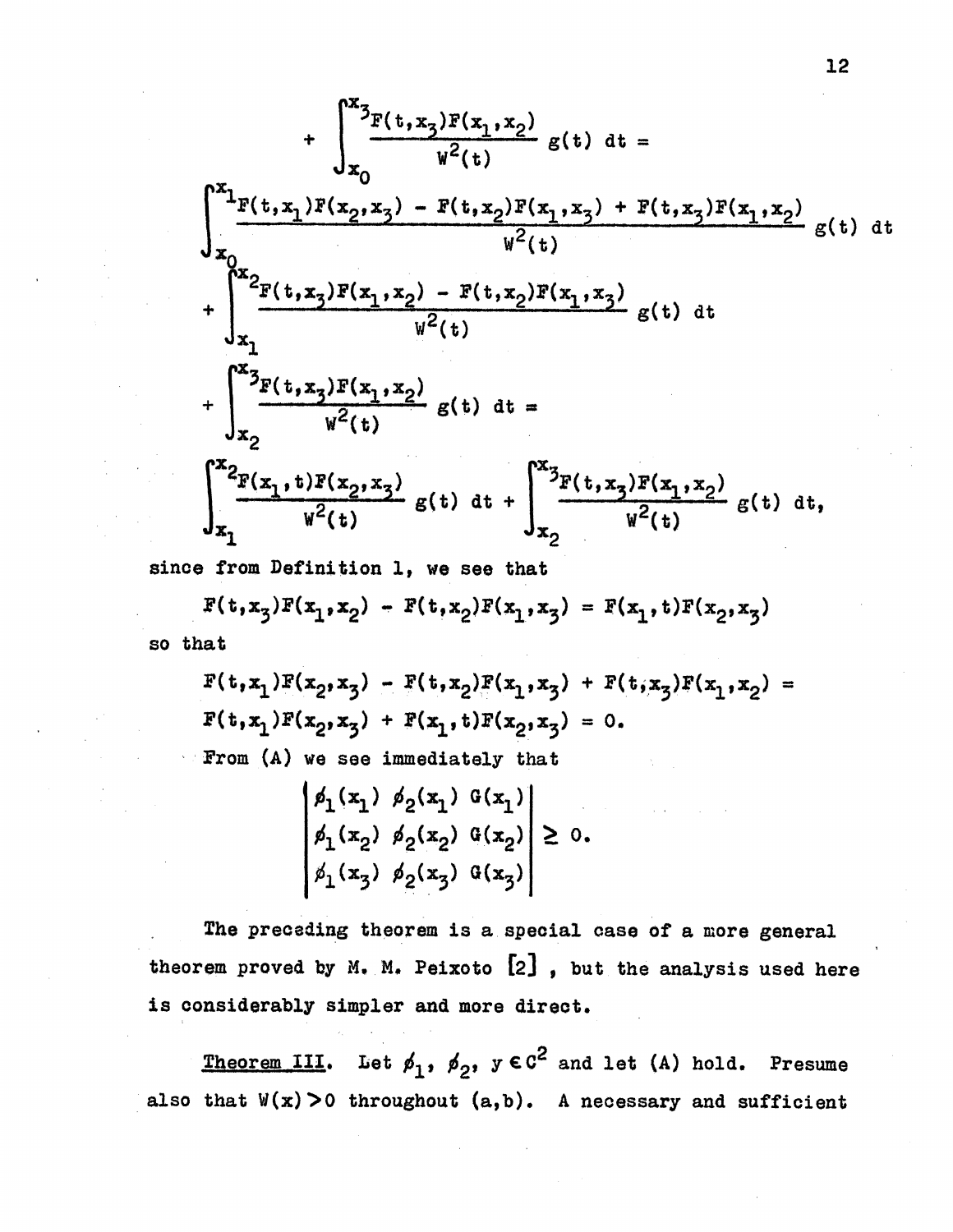condition that

$$
\begin{vmatrix} \n\phi_1(x_1) & \phi_2(x_1) & y(x_1) \\
\phi_1(x_2) & \phi_2(x_2) & y(x_2) \\
\phi_1'(x_2) & \phi_2'(x_2) & y'(x_2)\n\end{vmatrix} \ge 0
$$

for arbitrary  $x_1$ ,  $x_2$ , is that

$$
\begin{vmatrix} \n\phi_1(x) & \phi_2(x) & y(x) \\
\n\phi_1^*(x) & \phi_2^*(x) & y^*(x) \\
\n\phi_1^*(x) & \phi_2^*(x) & y^*(x) \n\end{vmatrix} \geq 0.
$$

The proof of this theorem is immediate from Theorems I and II.

Theorem IV. If the restriction  $W(x)\geq 0$  throughout  $(a,b)$ is removed from Theorems II and III, then these theorems no longer hold.

Proof. From Theorem 3,  $W(x) \geq 0$ . Suppose then that there exists an  $x_0 \in (a,b)$  for which  $W(x_0) = 0$ . Define

$$
y^{*}(x) = -|F(x_0,x)|.
$$

 $y^*(x) \in C^2$ , in fact, by Theorem 4,  $y^{**}(x_0) = 0$  and  $y^{**}(x_0) = 0$ . From Definitions 1 and 2,  $y^*(x_0) = 0$  and  $y^*(x) < 0$ ,  $x \neq x_0$ .

The function  $y^*(x)$  satisfies

|  | $\phi_1(x)$ $\phi_2(x)$ $y^*(x)$                                                     |     |      |                                                         | $\int_{1}^{1}(x) \phi_{2}(x) y^{*}(x)$        |        |
|--|--------------------------------------------------------------------------------------|-----|------|---------------------------------------------------------|-----------------------------------------------|--------|
|  | $\left \phi_{1}^{*}(x) \right  \phi_{2}^{*}(x)$ $y^{*}(x) \right  \geq 0$ , in fact, |     |      |                                                         | $\int \phi_1^*(x) \phi_2^*(x) y^{**}(x)$      | $= 0.$ |
|  | $\left  \phi_1^n(x) \; \phi_2^n(x) \; y^{n} (x) \right $                             |     |      |                                                         | $\int_{1}^{\pi}(x) \phi_{2}^{n}(x) y^{*n}(x)$ |        |
|  | Take $x_1$ , $x_2$ , so that $x_1 < x_0 < x_2$ .                                     |     | Then |                                                         |                                               |        |
|  | $\left  \phi_1(x_1) \phi_2(x_1) y^*(x_1) \right $                                    |     |      | $\left  \phi_1(x_1) \; \phi_2(x_1) \; y^*(x_1) \right $ |                                               |        |
|  | $\left  \phi_1(x_0) \right  \phi_2(x_0)$ y*(x <sub>0</sub> )                         | $=$ |      | $\phi_1(x_0)$ $\phi_2(x_0)$ 0                           |                                               |        |
|  | $\left  \phi_1(x_2) \right  \phi_2(x_2)$ y*(x <sub>2</sub> )                         |     |      | $\left  \phi_1(x_2) \phi_2(x_2) y^*(x_2) \right $       |                                               |        |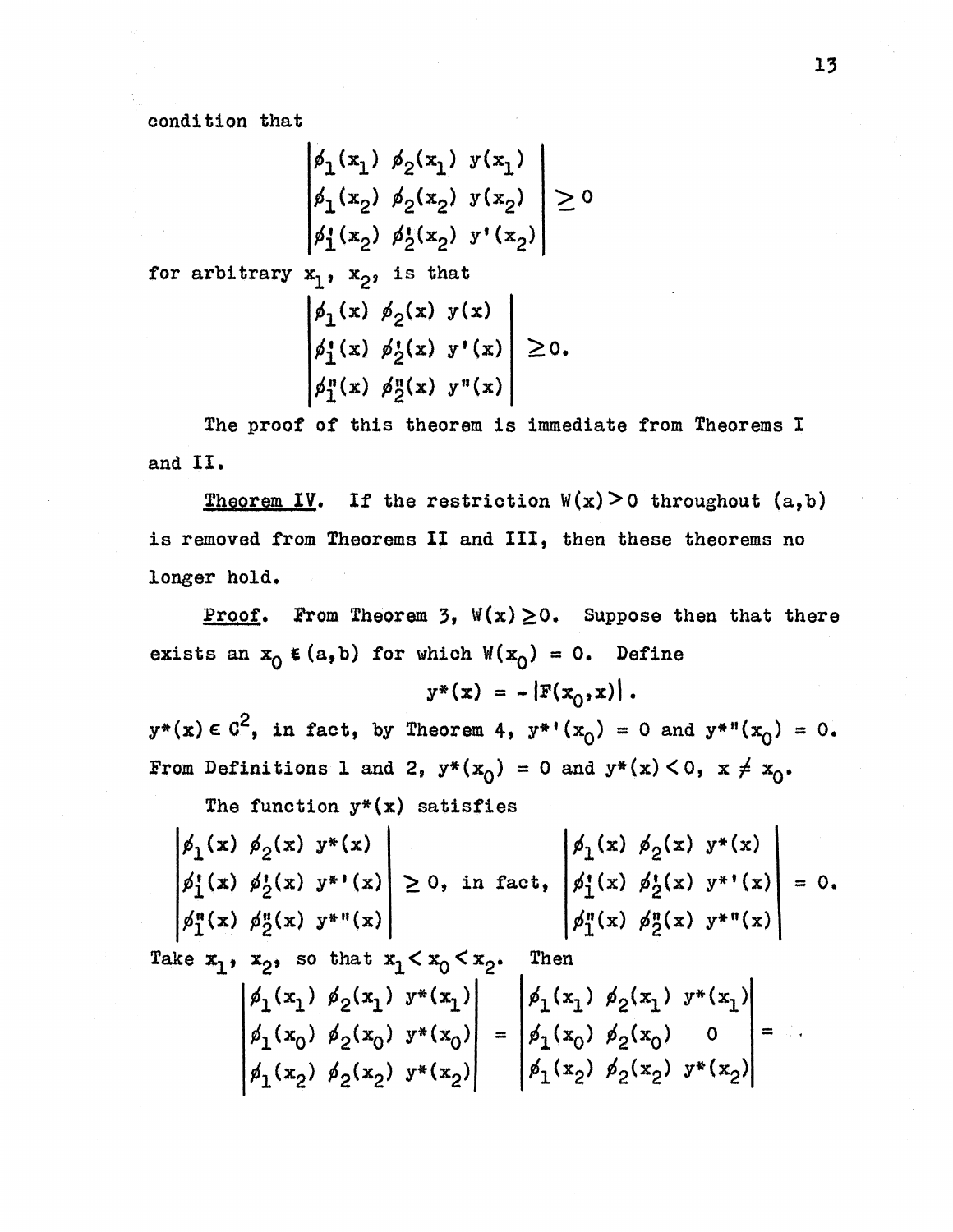$y^*(x^1)F(x^0,x^2) + y^*(x^2)F(x^1,x^0)$  < 0, so that Theorem II does not hold.

Noting that  $W(x)$  cannot be identically zero in any subinterval of  $(a, b)$  since this would violate  $(A)$ , take  $x_1$ ,  $x_2$ , so that  $x_1 < x_0 < x_2$  and  $\mathbb{V}(x_2) > 0$ . Then

$$
\begin{vmatrix}\n\phi_1(x_1) & \phi_2(x_1) & y^*(x_1) \\
\phi_1(x_2) & \phi_2(x_2) & y^*(x_2) \\
\phi'_1(x_2) & \phi'_2(x_2) & y^{**(x_2)}\n\end{vmatrix} = \begin{vmatrix}\n\phi_1(x_1) & \phi_2(x_1) & F(x_0, x_1) \\
\phi_1(x_2) & \phi_2(x_2) & -F(x_0, x_2) \\
\phi'_1(x_2) & \phi'_2(x_2) & -F'(x_0, x_2)\n\end{vmatrix} = \begin{vmatrix}\n\phi_1(x_1) & \phi_2(x_1) & F(x_0, x_1) \\
\phi_1(x_2) & \phi'_2(x_2) & -F'(x_0, x_2)\n\end{vmatrix}
$$

 $2F(x_0, x_1)W(x_2) < 0$ , so that Theorem III does not hold.

DISCUSSION. We note that in Theorems I and II, the restriction  $W(x) > 0$  throughout  $(a, b)$  is not needed for the proofs of necessity. In fact, this restriction is used only in the proof of sufficiency for Theorem II. From the proof of necessity for Theorem II, it is easily seen that a proof of necessity for Theorem III would not require this restriction, whereas from Theorem IV, a proof of sufficiency must require it.